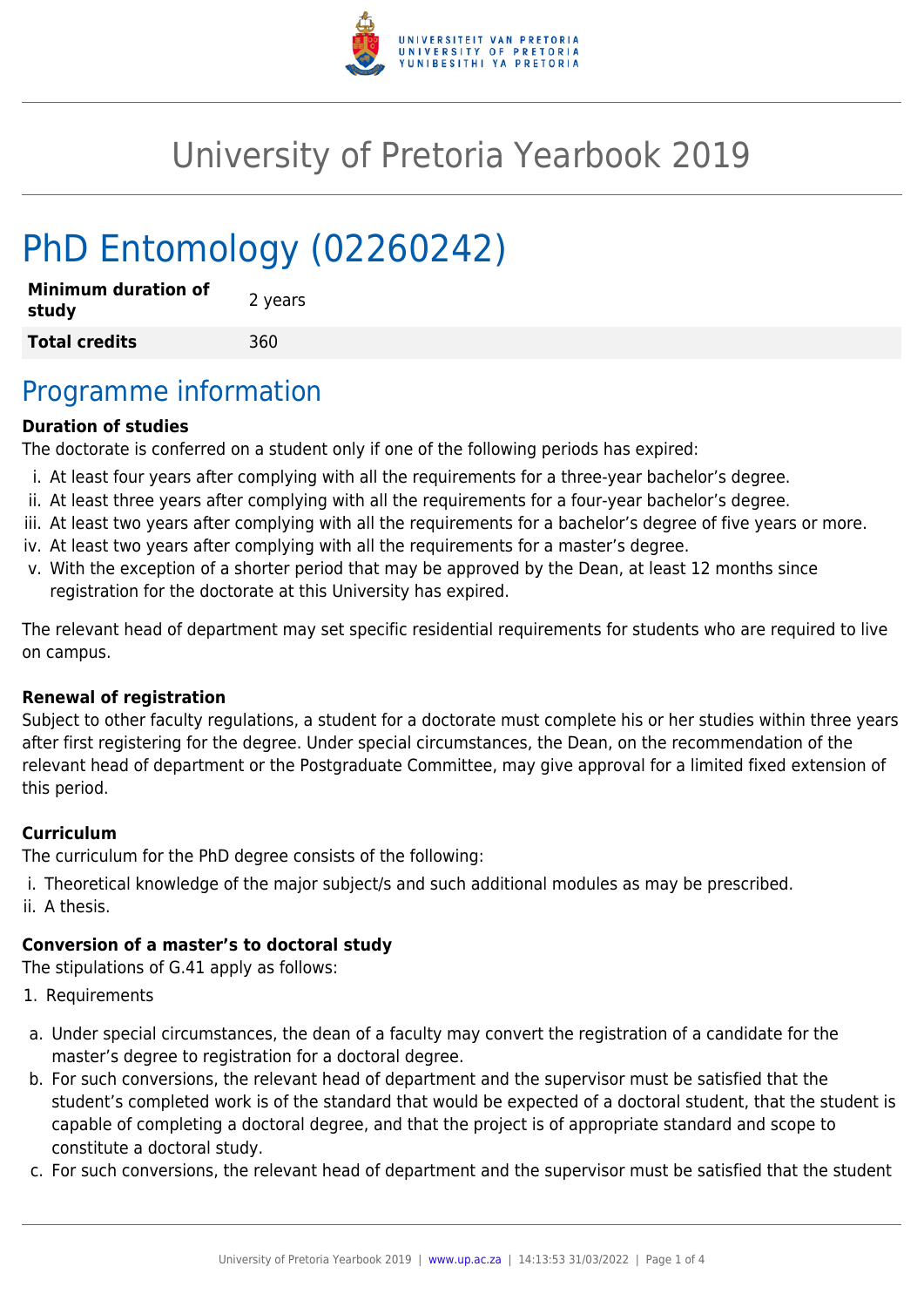

has demonstrated that he or she has the potential to fulfil the requirements of a doctoral degree without having completed a master's degree.

- 2. Process
- a. Application for conversion may be submitted at any time during the course of study for the master's degree.
- b. The application for the conversion must include the following documentation:
- i. A detailed progress report by the candidate of the work completed for the master's project. The report must provide proof that the results obtained thus far are of such a standard and scientific significance that they justify conversion to a doctoral project. The report should include details of presentations made at conferences and of material that has been submitted for publication and/or published.
- ii. A detailed proposal for the intended doctoral project, written by the candidate, including the objectives of the project.
- iii. A recommendation by the supervisor with specific comments on the ability of the applicant as a potential doctoral candidate as well as the feasibility of the conversion, especially with regard to the information provided by the candidate in his/her reports (items (i) and (ii)).
- iv. A recommendation by the relevant head of department, if he or she is not the supervisor, in which the ability of the candidate as a potential doctoral candidate is confirmed.
- v. If the Dean considers it advisable for the faculty, the candidate may be required to present a seminar to the department in support of the application. In this case, the relevant head of department should include a report on this in his or her recommendation.
- c. The application of the candidate, together with the reports and recommendations, is submitted for consideration to the Dean, (who may delegate to the Chairperson of the Faculty Postgraduate Committee) for approval. The decision should be submitted to the Faculty Board for approval.

#### **General**

Candidates are required to familiarise themselves with the General Regulations regarding the maximum duration of study and the requirements to submit an article/s for publication.

## Admission requirements

- In addition to the requirements of General Regulations G.1.3 and G.62 the MSc MScAgric MInstAgrar or other appropriate degree is a prerequisite for admission to PhD studies. Additional requirements and conditions can be specified by the Dean on the recommendation of the Head of Department and the supervisor.
- Admission is additionally dependent on availability of supervisor/s and/or projects within the department.

## Examinations and pass requirements

- i. Consult the General Regulations that apply to the calculation of marks.
- ii. In order to obtain the PhD degree the candidate must:
- pass the examinations and the prescribed modules, as determined in the study programme;
- pass the thesis; and
- pass the final examination on the thesis and general subject knowledge.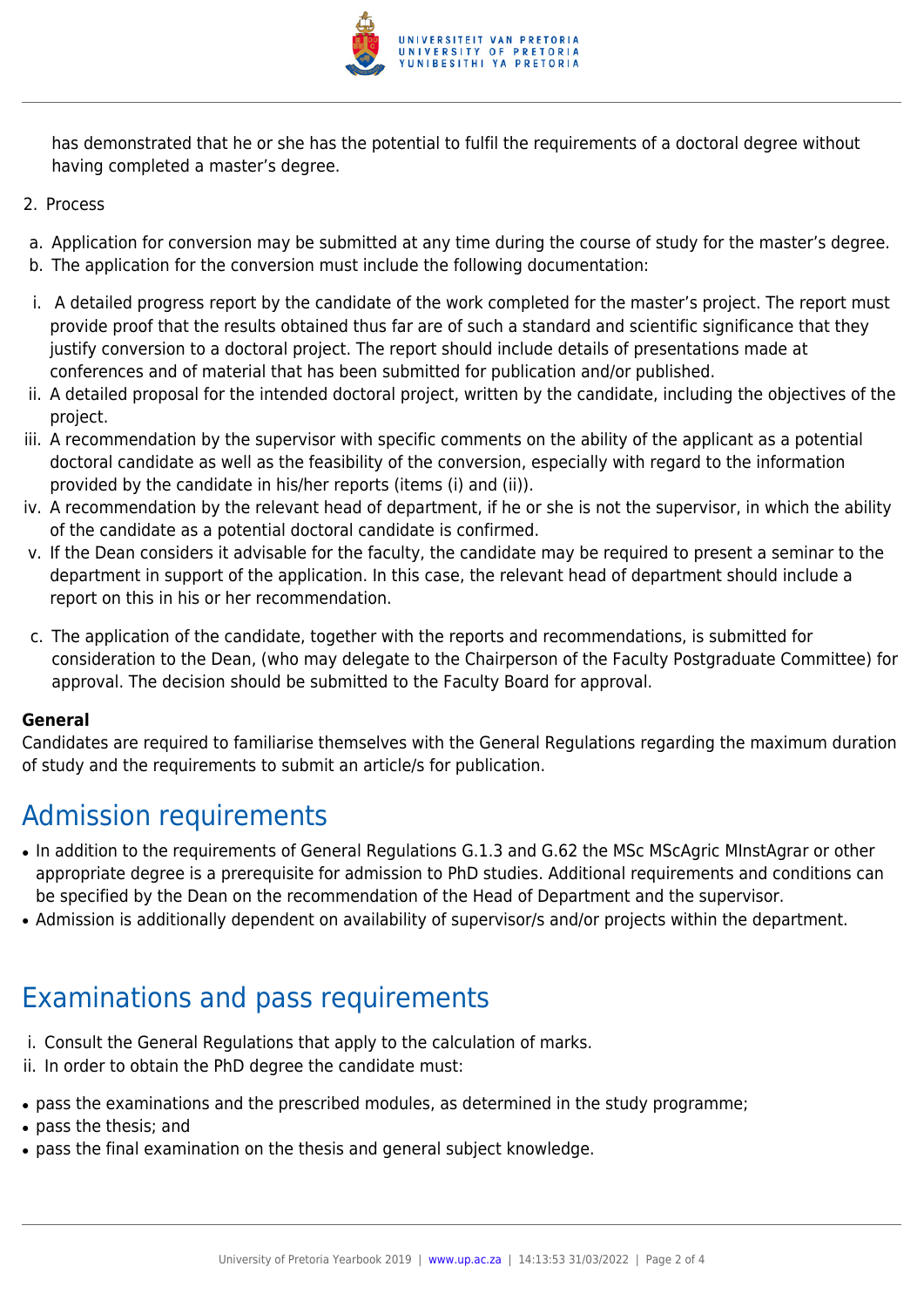

# Curriculum: Year 1

**Minimum credits: 360**

### **Core modules**

### **Thesis: Entomology 990 (ENT 990)**

| <b>Module credits</b>         | 360.00                         |
|-------------------------------|--------------------------------|
| <b>Prerequisites</b>          | No prerequisites.              |
| Language of tuition           | Module is presented in English |
| <b>Department</b>             | Zoology and Entomology         |
| <b>Period of presentation</b> | Year                           |